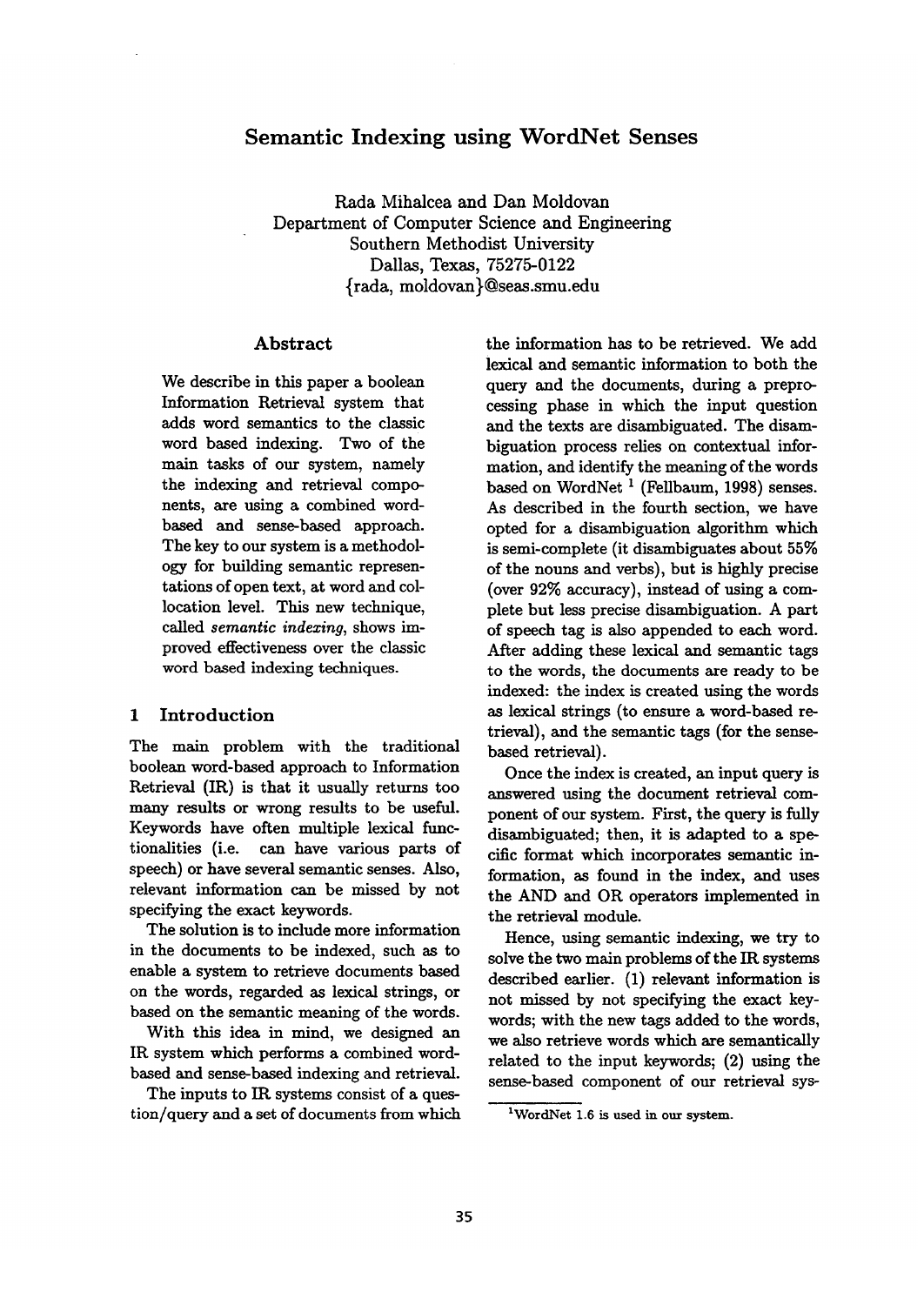tem, the number of results returned from a search can be reduced, by specifying exactly the lexical functionality and/or the meaning of an input keyword.

The system was tested using the *Cranfield* standard test collection. This collection consists of 1400 documents, SGML formated, from the aerodynamics field. From the 225 questions associated with this data set, we have randomly selected 50 questions and build for each of them three types of queries: (1) a query that uses only keywords selected from the question, stemmed using the WordNet stemmer<sup>2</sup>; (2) a query that uses the keywords from the question and the synsets 3 for these keywords and (3) a query that uses the keywords from the question, the synsets for these keywords and the synsets for the keywords hypernyms. All these types of queries have been run against the semantic index described in this paper. Comparative results indicate the performance benefits of a retrieval system that uses a combined wordbased and synset-based indexing and retrieval over the classic word based indexing.

### 2 Related Work

There are three main approaches reported in the literature regarding the incorporation of semantic information into IR systems: *(1)conceptual inde~ng,* (2) *query expansion*  and (3) *semantic indexing.* The former is based on ontological taxonomies, while the last two make use of Word Sense Disambiguation algorithms.

### **2.1 Conceptual indexing**

The usage of concepts for document indexing is a relatively new trend within the IR field. Concept matching is a technique that has been used in limited domains, like the legal field were conceptual indexing has been applied by (Stein, 1997). The FERRET system (Mauldin, 1991) is another example of how concept identification can improve IR systems.

To our knowledge, the most intensive work in this direction was performed by Woods (Woods, 1997), at Sun Microsystems Laboratories. He creates some custom built ontological taxonomies based on subsumtion and morphology for the purpose of indexing and retrieving documents. Comparing the performance of the system that uses conceptual indexing, with the performance obtained using classical retrieval techniques, resulted in an increased performance and recall. He defines also a new measure, called success rate which indicates if a question has an answer in the top ten documents returned by a retrieval system. The success rate obtained in the case of conceptual indexing was 60%, respect to a maximum of 45% obtained using other retrieval systems. This is a significant improvement and shows that semantics can have a strong impact on the effectiveness of IR systems.

The experiments described in (Woods, 1997) refer to small collections of text, as for example the Unix manual pages (about 10MB of text). But, as shown in (Ambroziak, 1997), this is not a limitation; conceptual indexing can be successfully applied to much larger text collections, and even used in Web browsing.

#### 2.2 Query Expansion

Query expansion has been proved to have positive effects in retrieving relevant information (Lu and Keefer, 1994). The purpose of query extension can be either to broaden the set of documents retrieved or to increase the retrieval precision. In the former case, the query is expanded with terms similar with the words from the original query, while in the second case the expansion procedure adds completely new terms.

There are two main techniques used in expanding an original query. The first one considers the use of Machine Readable Dictionary; (Moldovan and Mihaicea, 2000) and (Voorhees, 1994) are making use of WordNet to enlarge the query such as it includes words

<sup>2</sup>WordNet stemmer = words are stemmed based **on**  WordNet definitions (using the *morphstr* function)

<sup>3</sup>The words **in** WordNet are organized in *synonym sets,* called *synsets.* A synset is associated with a particular sense of a word, and thus we use *sense-based and synset-based* interchangeably.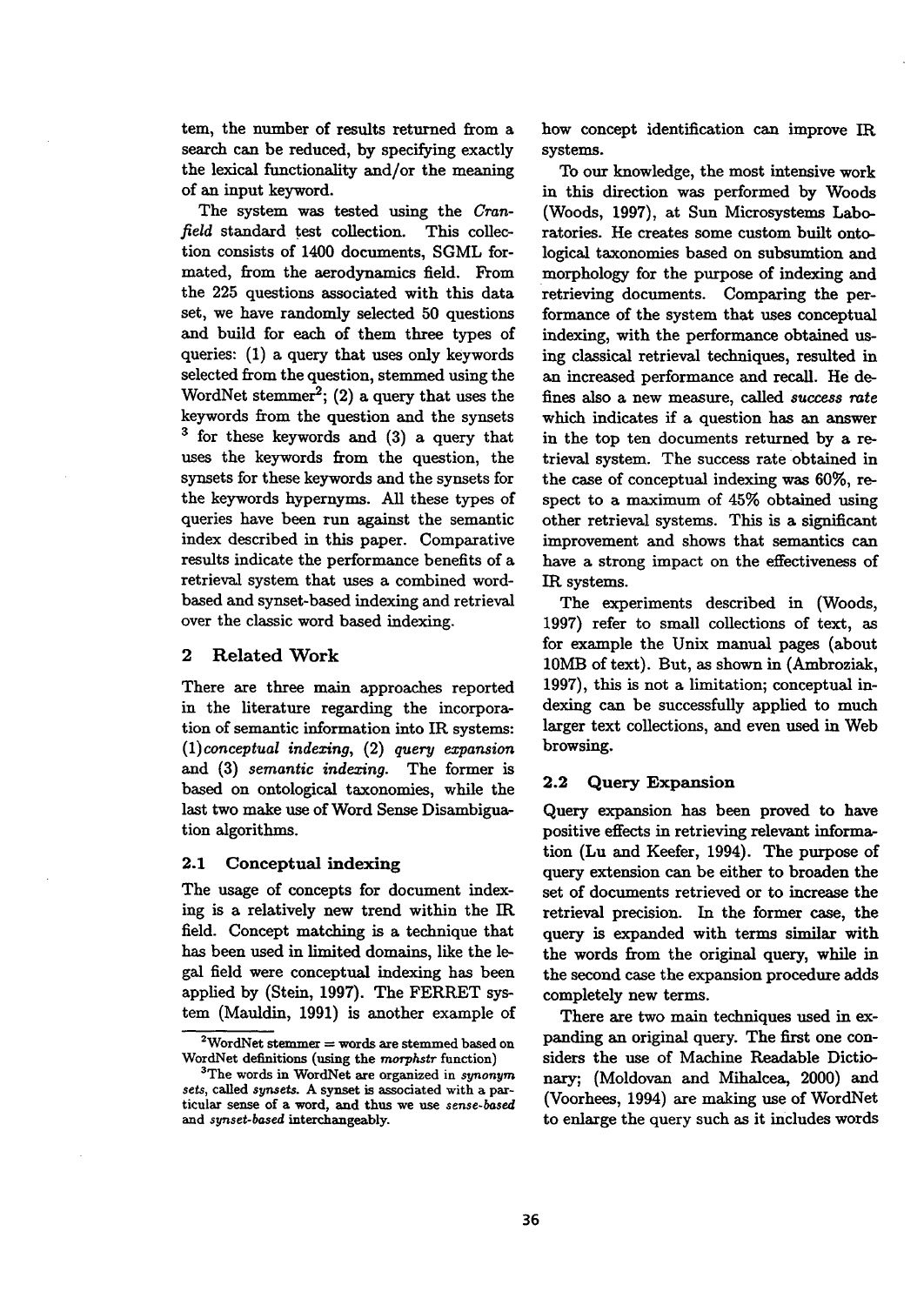which are semantically related to the concepts from the original query. The basic semantic relation used in their systems is the *synonymy*  relation. This technique requires the disambiguation of the words in the input query and it was reported that this method can be useful if the sense disambiguation is highly accurate.

The other technique for query expansion is to use *relevance feedback,* as used in SMART (Buckley et al., 1994).

## **2.3 Semantic indexing**

The usage of word senses in the process of document indexing is a pretty much debated field of discussions. The basic idea is to index word meanings, rather than words taken as lexical strings. A survey of the efforts of incorporating WSD into IR is presented in (Sanderson, 2000). Experiments performed by different researchers led to various, sometime contradicting results. Nevertheless, the conclusion which can be drawn from all these experiments is that a highly accurate Word Sense Disambiguation algorithm is needed in order to obtain an increase in the performance of IR systems.

Ellen Voorhees (Voorhees, 1998) (Voorhees, 1999) tried to resolve word ambiguity in the collection of documents, as well as in the query, and then she compared the results obtained with the performance of a standard run. Even if she used different weighting schemes, the overall results have shown a degradation in IR effectiveness when word meanings were used for indexing. Still, as she pointed out, the precision of the WSD technique has a dramatic influence on these results. She states that a better WSD can lead to an increase in IR performance.

A rather "artificial" experiment in the same direction of semantic indexing is provided in (Sanderson, 1994). He uses pseudo-words to test the utility of disambiguation in IR. A pseudo-word is an artificially created ambiguous word, like for example "banana-door" (pseudo-words have been introduced for the first time in (Yarowsky, 1993), as means of testing WSD accuracy without the costs associated with the acquisition of sense tagged

corpora). Different levels of ambiguity were introduced in the set of documents prior to **indexing.** The conclusion drawn was that WSD has little impact on IR performance, to the point that only a WSD algorithm with over 90% precision could help IR systems.

The reasons for the results obtained by Sanderson have been discussed in (Schutze and Pedersen, 1995). They argue that the usage of pseudo-words does not always provide an accurate measure of the effect of WSD over IR performance. It is shown that in the case of pseudo-words, high-frequency word types have the majority of senses of a pseudoword, i.e. the word ambiguity is not realistically modeled. More than this, (Schutze and Pedersen, 1995) performed experiments which have shown that semantics can actually help retrieval performance. They reported an increase in precision of up to 7% when sense based indexing is used alone, and up to 14% for a combined word based and sense based indexing.

One of the largest studies regarding the applicability of word semantics to IR is reported by Krovetz (Krovetz and Croft, 1993), (Krovetz, 1997). When talking about word ambiguity, he collapses both the morphological and semantic aspects of ambiguity, and refers them as *polysemy and homonymy.* He shows that word senses should be used in addition to word based indexing, rather than indexing on word senses alone, basically because of the uncertainty involved in sense disambiguation. He had extensively studied the effect of lexical ambiguity over  $IR$ ; the experiments described provide a clear indication that word meanings can improve the performance of a retrieval system.

(Gonzalo et al., 1998) performed experiments in sense based indexing: they used the SMART retrieval system and a manually disambiguated collection (Semcor). It turned out that indexing by synsets can increase recall up to 29% respect to word based indexing. Part of their experiments was the simulation of a WSD algorithm with error rates of 5%, 10%, 20%, 30% and 60%: they found that error rates of up to 10% do not substantially af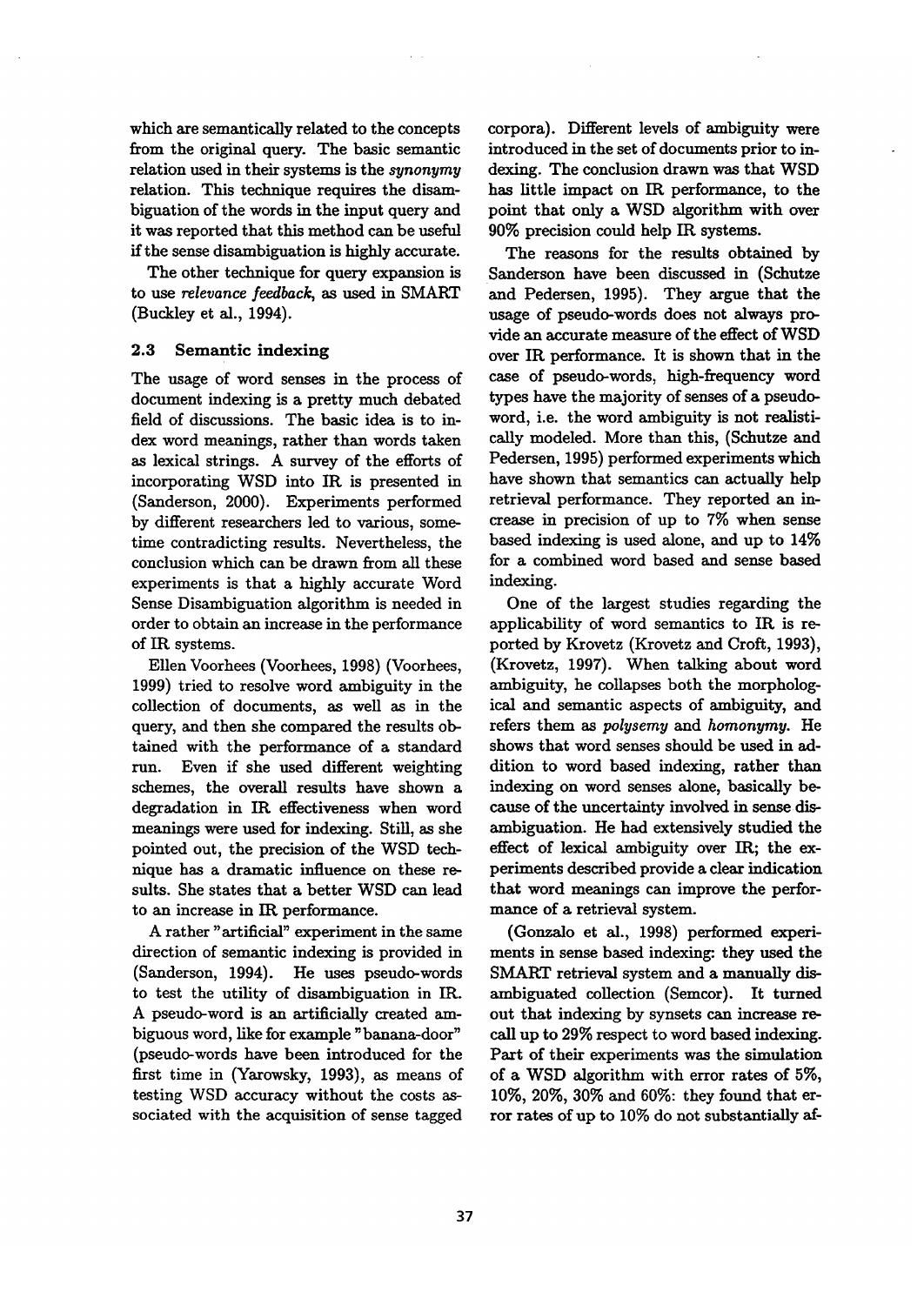fect precision, and a system with WSD errors below 30% still perform better than a standard run. The results of their experiments are encouraging, and proved that an accurate WSD algorithm can significantly help IR systems.

We propose here a system which tries to combine the benefits of word-based and synset-based indexing. Both words and synsets are indexed in the input text, and the retrieval is then performed using either one or both these sources of information. The key to our system is a WSD method for open text.

# 3 System Architecture

There are three main modules used by this system:

1. Word Sense Disambiguation (WSD) module, which performs a semi-complete but precise disambiguation of the words in the documents. Besides semantic information, this module also adds part of speech tags to each word and stems the word using the WordNet stemming algorithm. Every document in the input set of documents is processed with this module. The output is a new document in which each word is replaced with the new format

# *PoslStemlPOSlO.f.f set*

where: *Pos is* the position of the word in the text; *Stem is* the stemmed form of the word; *POS is* the part of speech and *Offset* is the offset of the WordNet synset in which this word occurs.

In the case when no sense is assigned by the WSD module or if the word cannot be found in WordNet, the last field is left empty.

2. Indexing module, which indexes the documents, after they are processed by the WSD module. From the new format of a word, as returned by the WSD function, the *Stem* and, separately, the *Offset{POS are* added to the index. This enables the retrieval of the words, regarded as lexical strings, or the retrieval of the synset of the words (this actually means the retrieval of the given sense of the word and its synonyms).

**.** Retrieval module, which retrieves documents, based on an input query. As we are using a combined word-based and synset-based indexing, we can retrieve documents containing either (1) the input keywords, (2) the input keywords with an assigned sense or  $(3)$  synonyms of the input keywords.

# **4** Word Sense Disambiguation

As stated earlier, the WSD is performed for both the query and the documents from which we have to retrieve information.

The WSD algorithm used for this purpose is an iterative algorithm; it was for the first time presented in (Mihalcea and Moldovan, 2000). It determines, in a given text, a set of nouns and verbs which can be disambiguated with high precision. The semantic tagging is performed using the senses defined in Word-Net.

In this section, we present the various methods used to identify the correct sense of a word. Then, we describe the main algorithm in which these procedures are invoked in an iterative manner.

PROCEDURE 1. This procedure identifies the proper nouns in the text, and marked them as having sense  $#1$ .

*Example.* ''Hudson'' is identified as a proper noun and marked with sense #1.

PROCEDURE 2. Identify the words having only one sense in WordNet *(monosemous*  words). Mark them with sense #1.

*Example.* The noun subcommittee has one sense defined in WordNet. Thus, it is a *monosemous* word and can be marked as having sense #1.

PROCEDURE 3. For a given word  $W_i$ , at position  $i$  in the text, form two pairs, one with the word before  $W_i$  (pair  $W_{i-1}$ - $W_i$ ) and the other one with the word after  $W_i$  (pair  $W_i$ - $W_{i+1}$ ). Determiners or conjunctions cannot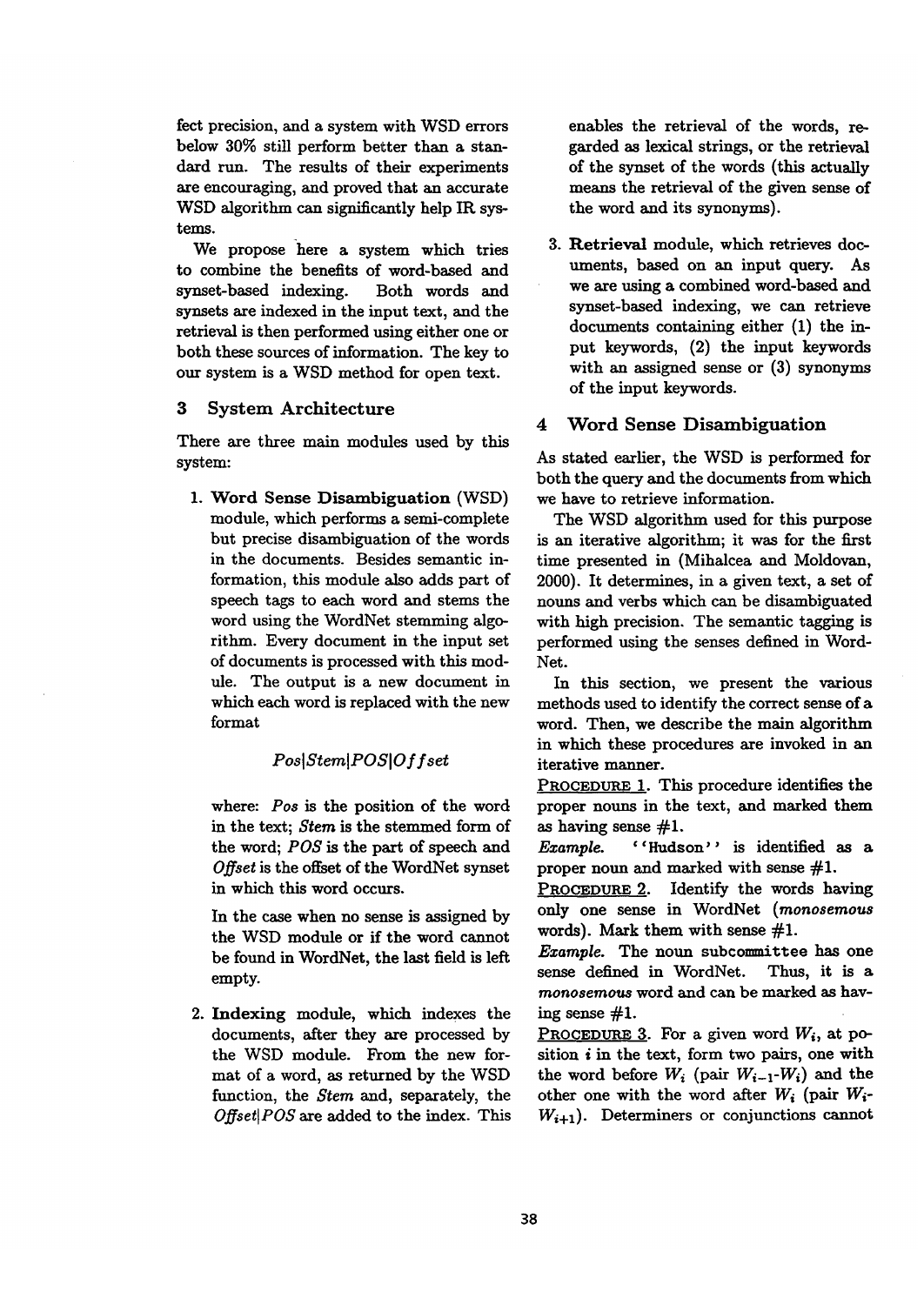be part of these pairs. Then, we extract all the occurrences of these pairs found within the semantic tagged corpus formed with the 179 texts from SemCor(Miller et al., 1993). If, in all the occurrences, the word  $W_i$  has only one sense #k, and the number of occurrences of this sense is larger than 3, then mark the word  $W_i$  as having sense #k.

*Example.* Consider the word approval in the text fragment ''committee approval of". The pairs formed are "committee approval'' and ''approval of''. No occurrences of the first pair are found in the corpus. Instead, there are four occurrences of the second pair, and in all these occurrences the sense of approval is sense  $#1$ . Thus, approval is marked with sense  $#1$ .

PROCEDURE  $4$ . For a given noun N in the text, determine the *noun-context* of each of its senses. This *noun-context* is actually a list of nouns which can occur within the context of a given sense i of the noun N. In order to form the *noun-context* for every sense *Ni,* we are determining all the concepts in the hypernym synsets of *Ni.* Also, using SemCor, we determine all the nouns which occur within a window of 10 words respect to *Ni.* 

All of these nouns, determined using Word-Net and SemCor, constitute the *noun-context*  of *Ni.* We can now calculate the number of common words between this *noun-context and*  the original text in which the noun N is found.

Applying this procedure to all the senses of the noun  $N$  will provide us with an ordering over its possible senses. We pick up the sense i for the noun  $N$  which: (1) is in the top of this ordering and (2) has the distance to the next sense in this ordering larger than a given threshold.

*Example.* The word diameter, as it appears in the document 1340 from the Cranfield collection, has two senses. The common words found between the *noun-contexts* of its senses and the text are: for diameter#l: { property, hole, ratio } and for diameter#2: { form}. For this text, the threshold was set to 1, and thus we pick diameter#1 as the correct sense (there is a difference larger than 1 between the number of nouns in the two sets).

PROCEDURE 5. Find words which are semantically connected to the already disambiguated words for which the connection distance is 0. The distance is computed based on the WordNet hierarchy; two words are semantically connected at a distance of 0 if they belong to the same synset.

*Example.* Consider these two words appearing in the text to be disambiguated: authorize and clear. The verb authorize is a monosemous word, and thus it is disambiguated with procedure 2. One of the senses of the verb clear, namely sense #4, appears in the same synset with authorize#I, and thus clear is marked as having sense #4.

PROCEDURE 6. Find words which are semantically connected, and for which the connection distance is 0. This procedure is weaker than procedure 5: none of the words considered by this procedure are already disambiguated. We have to consider all the senses of both words in order to determine whether or not the distance between them is 0, and this makes this procedure computationally intensive.

*Example.* For the words measure and bill, both of them ambiguous, this procedure tries to find two possible senses for these words, which are at a distance of 0, i.e. they belong to the same synset. The senses found are measure#4 and bill#l, and thus the two words are marked with their corresponding senses.

PROCEDURE 7. Find words which are semantically connected to the already disambiguated words, and for which the connection distance is maximum 1. Again, the distance is computed based on the WordNet hierarchy; two words are semantically connected at a maximum distance of 1 if they are *synonyms*  or they belong to a *hypernymy/hyponymy re*lation.

*Example.* Consider the nouns subcommittee and committee. The first one is disambiguated with procedure 2, and thus it is marked with sense  $#1$ . The word committee with its sense  $#1$  is semantically linked with the word subcommittee by a *hypernymy re*lation. Hence, we semantically tag this word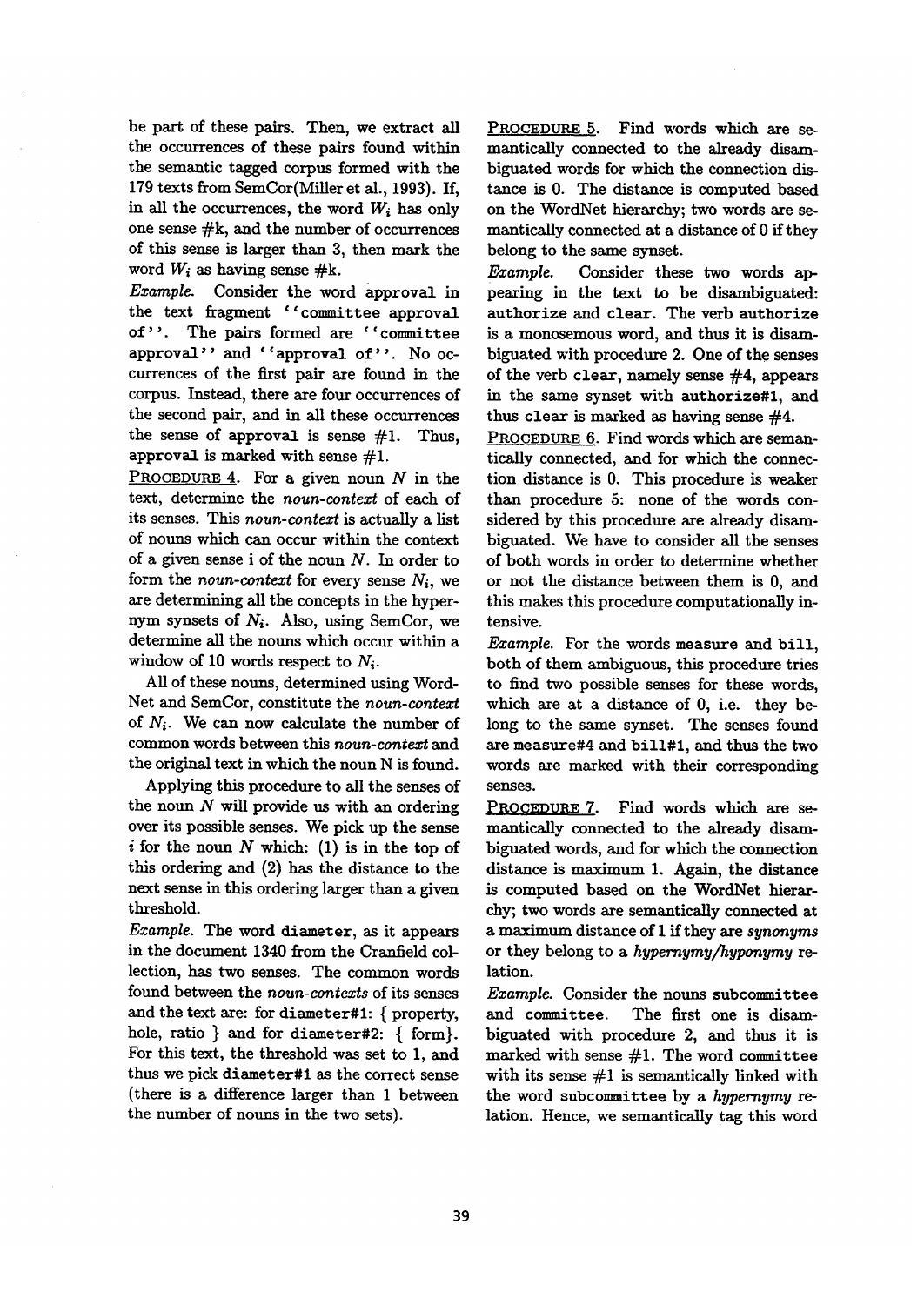### with sense  $#1$ .

PROCEDURE 8. Find words which are semantically connected between them, and for which the connection distance is maximum 1. This procedure is similar with procedure 6: both words are ambiguous, and thus all their senses have to be considered in the process of finding the distance between them.

*Example.* The words gift and donation are both ambiguous. This procedure finds gift with sense #1 as being the hypernym of donation, also with sense  $#1$ . Therefore, both words are disambiguated and marked with their assigned senses.

The procedures presented above are applied iteratively. This allows us to identify a set of nouns and verbs which can be disambiguated with high precision. About 55% of the nouns and verbs are disambiguated with over 92% accuracy.

#### Algorithm

*Step 1.* Pre-process the text. This implies tokenization and part-of-speech tagging. The part-of-speech tagging task is performed with high accuracy using an improved version of Brill's tagger (Brill, 1992). At this step, we also identify the complex nominals, based on WordNet definitions. For example, the word sequence ''pipeline companies'' is found in WordNet and thus it is identified as a single concept. There is also a list of words which we do not attempt to disambiguate. These words are marked with a special flag to indicate that they should not be considered in the disambiguation process. So far, this list consists of three verbs: be, *have, do.* 

*Step 2.* Initialize the Set of Disambiguated Words (SDW) with the empty set SDW={}. Initialize the Set of Ambiguous Words (SAW) with the set formed by all the nouns and verbs in the input text.

*Step 3.* Apply procedure 1. The named entities identified here are removed from SAW and added to SDW.

*Step 4.* Apply procedure 2. The monosemous words found here axe removed from SAW and added to SDW.

*Step 5.* Apply procedure 3. This step allows us to disambiguate words based on their occurrence in the semantically tagged corpus. The words whose sense is identified with this procedure are removed from SAW and added to SDW.

*Step 6.* Apply procedure 4. This will identify a set of nouns which can be disambiguated based on their *noun-contexts*.

*Step* 7. Apply procedure 5. This procedure tries to identify a *synonymy* relation between the words from SAW and SDW. The words disambiguated are removed from SAW and added to SDW.

*Step 8.* Apply procedure 6. This step is different from the previous one, as the *synonymy*  relation is sought among words in SAW (no SDW words involved). The words disambiguated are removed from SAW and added to SDW.

*Step 9.* Apply procedure 7. This step tries to identify words from SAW which are linked at a distance of maximum 1 with the words from SDW. Remove the words disambiguated from SAW and add them to SDW.

*Step 10.* Apply procedure 8. This procedure finds words from SAW connected at a distance of maximum I. As in step 8, no words from SDW are involved. The words disambiguated are removed from SAW and added to SDW.

# Results

To determine the accuracy and the recall of the disambiguation method presented here, we have performed tests on 6 randomly selected files from SemCor. The following files have been used: br-a01, br-a02, br-k01, brk18, br-m02, br-r05. Each of these files was split into smaller files with a maximum of 15 lines each. This size limit is based on our observation that small contexts reduce the applicability of procedures 5-8, while large contexts become a source of errors. Thus, we have created a benchmark with 52 texts, on which we have tested the disambiguation method.

In table 1, we present the results obtalned for these 52 texts. The first column indicates the file for which the results are presented. The average number of nouns and verbs considered by the disambiguation algorithm for each of these files is shown in the second col-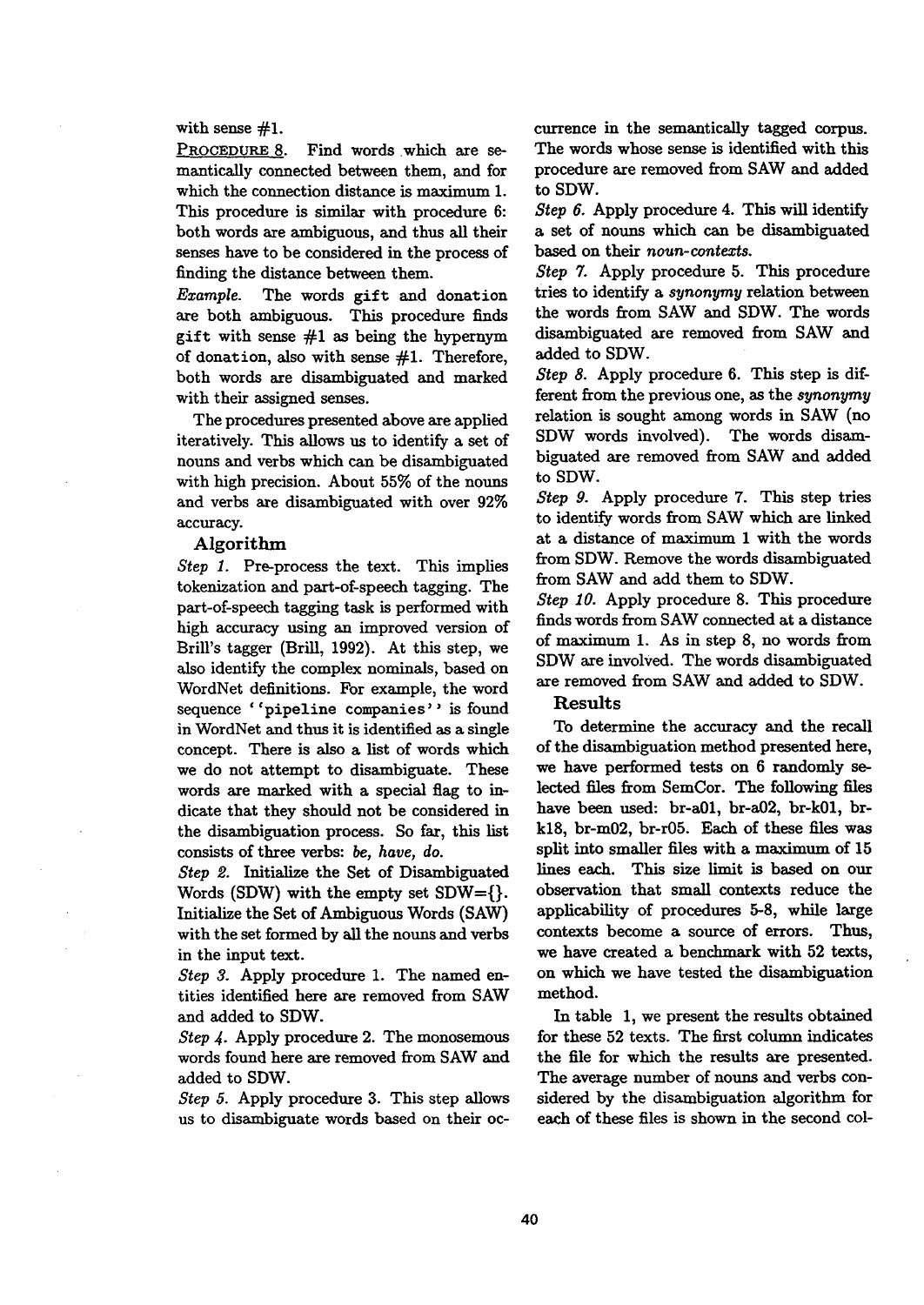|                | No.              |      | $Proc.1+2$ | Proc.3 |       | Proc.4 |       | $Proc.5+6$ |       | $Proc.7+8$ |       |
|----------------|------------------|------|------------|--------|-------|--------|-------|------------|-------|------------|-------|
| File           | words            | No.  | Acc.       | No.    | Acc.  | No.    | Acc.  | No.        | Acc.  | No.        | Acc.  |
| $br-a01$       | $\overline{132}$ | 40   | 100%       | 43     | 99.7% | 58.5   | 94.6% | 63.8       | 92.7% | 73.2       | 89.3% |
| $br-a02$       | 135              | 49   | 100%       | 52.5   | 98.5% | 68.6   | 94%   | 75.2       | 92.4% | 81.2       | 91.4% |
| $br-k01$       | $\cdot$ 68.1     | 17.2 | 100%       | 23.3   | 99.7% | 38.1   | 97.4% | 40.3       | 97.4% | 41.8       | 96.4% |
| $br-k18$       | 60.4             | 18.1 | 100%       | 20.7   | 99.1% | 26.6   | 96.9% | 27.8       | 95.3% | 29.8       | 93.2% |
| $br-m02$       | 63               | 17.3 | 100%       | 20.3   | 98.1% | 26.1   | 95%   | 26.8       | 94.9% | 30.1       | 93.9% |
| $br-r05$       | 72.5             | 14.3 | 100%       | 16.6   | 98.1% | 27     | 93.2% | 30.2       | 91.5% | 34.2       | 89.1% |
| <b>AVERAGE</b> | 88.5             | 25.9 | 100%       | 29.4   | 98.8% | 40.8   | 95.2% | 44         | 94%   | 48.4       | 92.2% |

Table I: Results for the WSD algorithm applied on 52 texts

umn. In columns 3 and 4, there are presented the average number of words disambiguated with procedures 1 and 2, and the accuracy obtained with these procedures. Column 5 and 6 present the average number of words disambiguated and the accuracy obtained after applying procedure 3 (cumulative results). The cumulative results obtained after applying procedures 3, 4 and 5, 6 and 7, are shown in columns 7 and 8, 9 and 10, respectively columns 10 and 11.

The novelty of this method consists of the fact that the disambiguation process is done in an iterative manner. Several procedures, described above, are applied such as to build a set of words which are disambiguated with high accuracy: 55% of the nouns and verbs are disambiguated with a precision of 92.22%.

The most important improvements which are expected to be achieved on the WSD problem are *precision and speed.* In the case of our approach to WSD, we can also talk about the need for an increased recall, meaning that we want to obtain a larger number of words which can be disambiguated in the input text.

The precision of more than 92% obtained during our experiments is very high, considering the fact that WordNet, which is the dictionary used for sense identification, is very fine grained and sometime the senses are very close to each other. The accuracy obtained is close to the precision achieved by humans in sense disambiguation.

## 5 Indexing and Retrieval

The indexing process takes a group of document files and produces a new index. Such things as unique document identifiers, proper SGML tags, and other artificial constructs are ignored. In the current version of the system, we are using only the AND and OR boolean operators. Future versions will consider the implementation of the NOT and NEAR operators.

The information obtained from the WSD module is used by the main indexing process, where the word stem and location are indexed along with the WordNet synset (if present). Collocations are indexed at each location that a member of the collocation occurs.

All elements of the document are indexed. This includes, but is not limited to, dates, numbers, document identifiers, the stemmed words, collocations, WordNet synsets (if available), and even those terms which other indexers consider stop words. The only items currently excluded from the index are punctuation marks which are not part of a word or collocation.

The benefit of this form of indexing is that documents may be retrieved using stemmed words, or using synset offsets. Using synset offset values has the added benefit of retrieving documents which do not contain the original stemmed word, but do contain synonyms of the original word.

The retrieval process is limited to the use of the Boolean operators AND and OR. There is an auxiliary front end to the retrieval engine which allows the user to enter a textual query, such as, *"What financial institutions*  are found along the banks of the Nile?" The auxiliary front end will then use the WSD to disambiguate the query and build a Boolean query for the standard retrieval engine.

For the preceding example, the auxil-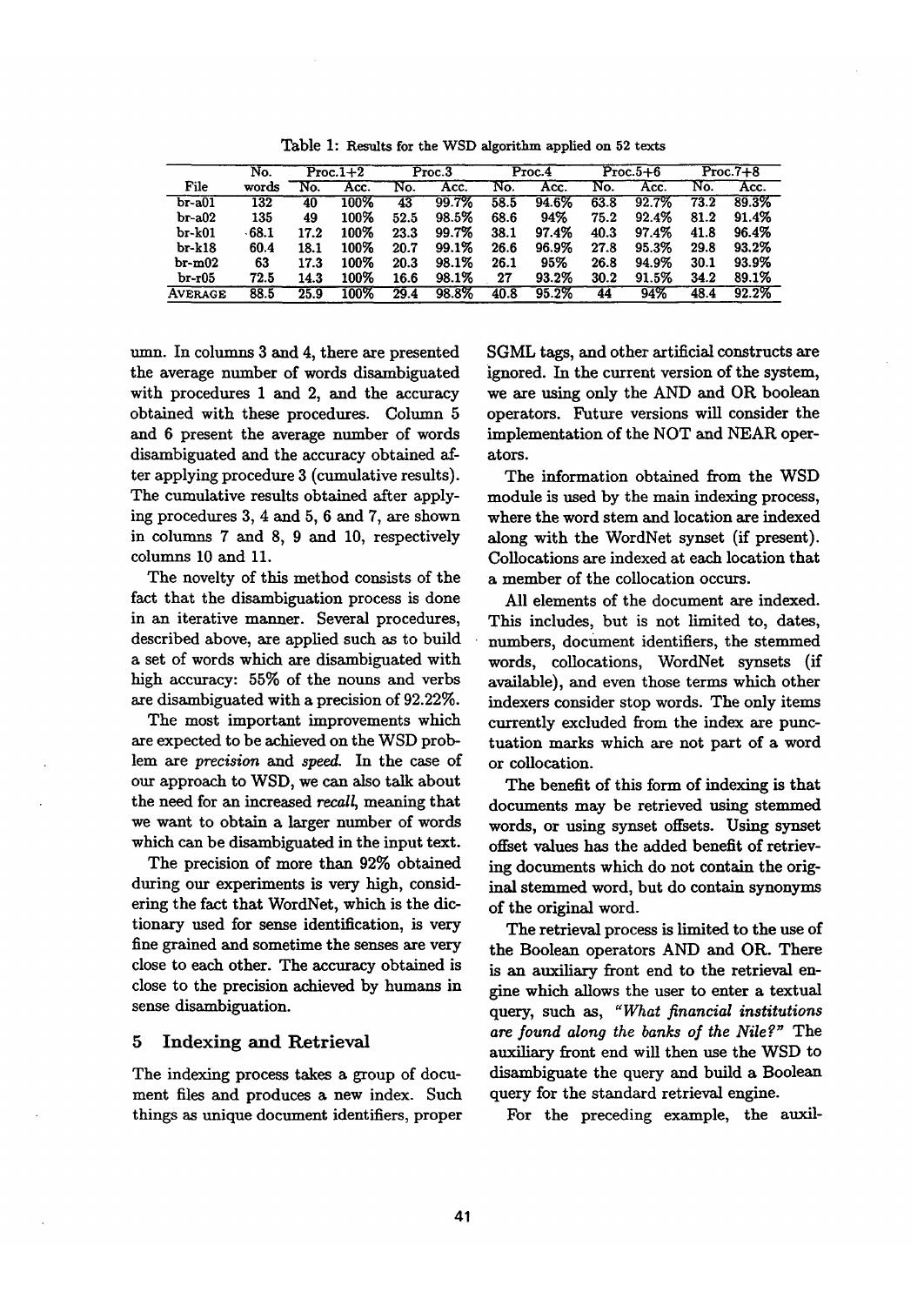iary front end would build the query: *(financiaLinstitution OR 60031M[NN) AND (bank OR 68002231NN) AND (Nile OR 68261741NN)* where the numbers in the previous query represent the offsets of the synsets in which the words with their determined meaning occur.

Once a list of documents meeting the query requirements has been determined, the complete text of each matching document is retrieved and presented to the user.

#### 6 An Example

Consider, for example, the following question: *"Has anyone investigated the effect of surface mass transfer on hypersonic viscous interactions?"*. The question processing involves part of speech tagging, stemming and word sense disambiguation.

The question becomes: "Has anyone investigate VB 535831 *the effect* NN 7766144 of surface NN 3447223 mass *NN 3923435* transfer *NN 132095 on hypersoniclJJ viscouslJJ interactionlNNl 7840572".* 

The selection of the keywords is not an easy task, and it is performed using the set of 8 heuristics presented in (Moldovan et al., 1999). Because of space limitations, we are not going to detail here the heuristics and the algorithm used for keywords selection. The main idea is that an initial number of keywords is determined using a subset of these heuristics. If no documents are retrieved, more keywords are added, respectively a too large number of documents will imply that some of the keywords are dropped in the reversed order in which they have been entered.

For each question, three types of query are formed, using the AND and OR operators.

- *1. QwNstem.* Keywords from the question, stemmed based on WordNet, concatenated with the AND operator.
- *2. QwNoffset.* Keywords from the question, stemmed based on WordNet, concatenated using the OR. operator with the associated synset offset, and con-

catenated with the AND operator among them.

3.  $Q_{WNHyperOffset}$ . Keywords from the question, stemmed based on WordNet, concatenated using the OR operator with the associated synset offset and with the offset of the hypernym synset, and concatenated with the AND operator among them.

All these types of queries are run against the semantic index created based on words and synset offsets. We denote these runs with *RWNStem, RWNOyfset and RWNHyperOffset.* 

The three query formats, for the given question, are presented below:

*QwNstern. effect* AND *surface* AND *mass AND flow* AND *interaction* 

*QwNoyyset. (effect* OR *77661441NN) AND (surface* OR *3447223[NN)* AND *(mass* OR *392343651NN)* AND *(transfer* OR *1320951NN)*  AND *(interaction* OR *78405721NN)* 

*QWNHyperOf fset (effect* OR *77661441NN OR 20461*|*NN*) AND (surface *3447223]NN* OR *119371NN )* AND *(mass OR. 39234351NN* OR *3912591[NN) AND (transfer*  OR *1320951NN OR. 1304701NN)* AND *(interaction* OR. *784057£~NN* OR. *7770957~NN)* 

Using the first type of query, 7 documents were found out of which 1 was considered to be relevant. With the second and third types of query, we obtained 11, respectively 17 documents, out of which 4 were found relevant, and actually contained the answer to the question.

(sample answer) ... *the present report gives an account of the development of an approximate theory to the problem of hypersonic strong viscous interaction on a fiat plate with mass-transfer at the plate surface. the disturbance flow region is divided into inviscid and viscous flow regions ....* (cranfield0305).

## **<sup>77</sup>**Results

The system was tested on the *Cranfield* collection, including 1400 documents, SGML formated<sup>4</sup>. From the 225 questions provided

<sup>4</sup>Demo available online at

http://pdp13.seas.smu.edu/rada/sem.ind./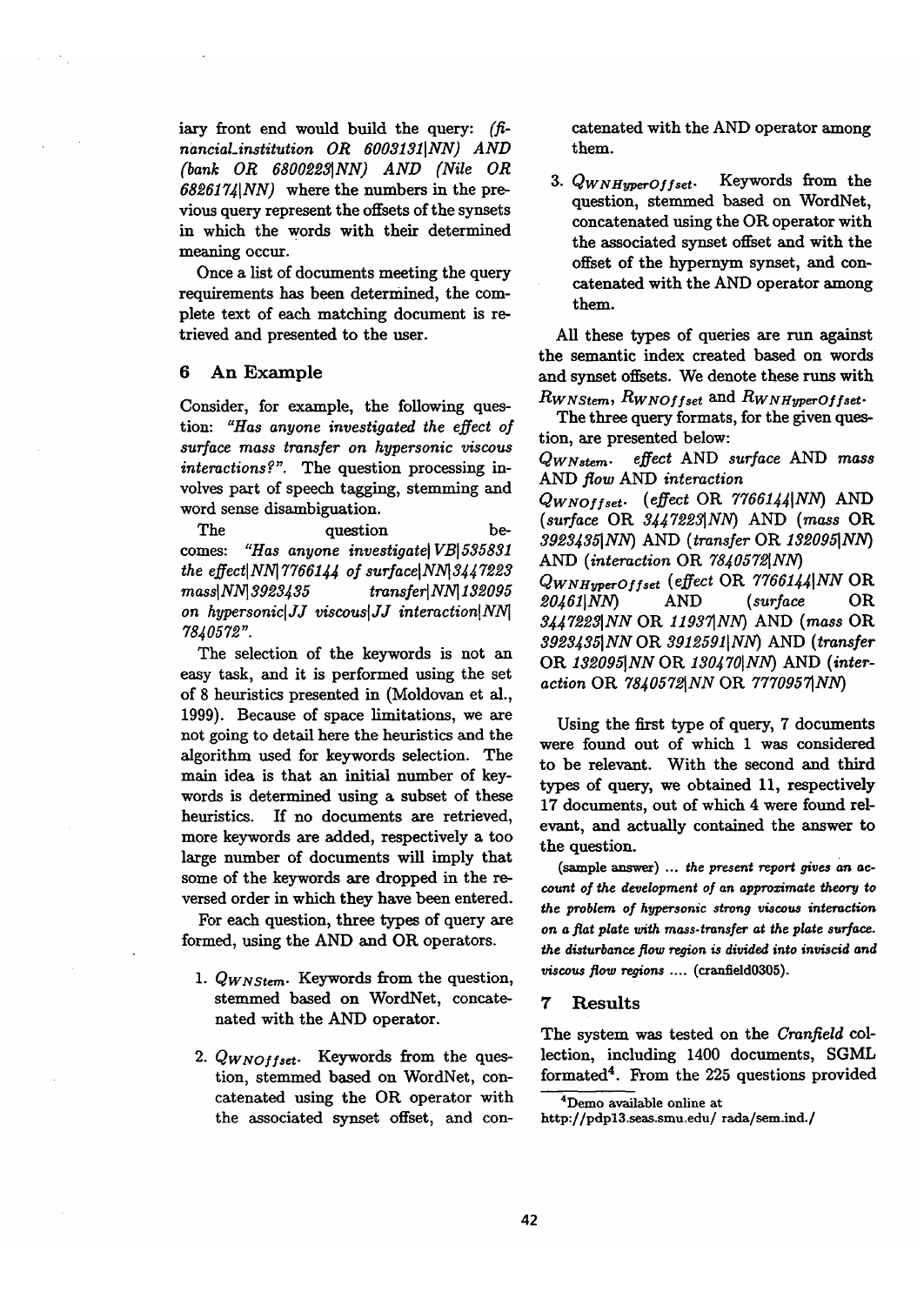with this collection, we randomly selected 50 questions and used them to create a benchmark against which we have performed the three runs described in the previous sections:  $R_{W N 5 t e m}$ ,  $R_{W N 0 f f s e t}$  and  $R_{W N H v p e r O f f s e t}$ .

For each of these questions, the system forms three types of queries, as described above. Below, we present 10 of these questions and show the results obtained in Table 2.

I. Has anyone *investigated the effect of surface mass transfer on hypersonic ~'L~cwas interactions?* 

*\$. What is the combined effect of surface heat and mass transfer on hypersonic flow?* 

*3. What are the existing solutions for hypersonic viscous interactions over an insulated fiat plate?* 

*4. What controls leading-edge attachment at transonic velocities ?* 

*5. What are wind-tunnel corrections for a two-dimensional aerofoil mounted off-centre in a tunnel?* 

*6. What is the present state of the theory of quasi-conical flows ?* 

*7. References on the methods available for accurately estimating aerodynamic heat transfer to conical bodies for both laminar and turbulent flow.* 

*8. What parameters can seriously influence natural transition from laminar to turbulent flow on a model in a wind tunnel?* 

9. Can a satisfactory experimental technique be devel*oped for measuring oscillatory derivatives on slender stingmounted models in supersonic wind tunnels?* 

*I0. Recent data on shock-induced boundary-layer separation.* 

Three measures are used in the evaluation of the system performance: (1) *precision, de..*  fined as the number of relevant documents retrieved over the total number of documents retrieved;  $(2)$  recall, defined as the number of relevant documents retrieved over the total number of relevant documents found in the collection and (3) *F-measure,* which combines both the precision and recall into a single formula:

$$
F_{measure} = \frac{(\beta^2 + 1.0) * P * R}{(\beta^2 * P) + R}
$$

where P is the precision, R is the recall and  $\beta$  is the relative importance given to recall over precision. In our case, we consider both precision and recall of equal importance, and thus the factor  $\beta$  in our evaluation is 1.

The tests over the entire set of 50 questions led to 0.22 precision and 0.25 recall when the WordNet stemmer is used, 0.23 precision and 0.29 recall when using a combined word-based and synset-based indexing. The usage of hypernym synsets led to a recall of 0.32 and a precision of 0.21.

The relative gain of the combined wordbased and synset-based indexing respect to the basic word-based indexing was 16% increase in recall and 4% increase in precision. When using the hypernym synsets, there is a 28% increase in recall, with a 9% decrease in precision.

The conclusion of these experiments is that indexing by synsets, in addition to the classic word-based indexing, can actually improve IR effectiveness. More than that, this is the first time to our knowledge when a WSD algorithm for open text was actually used to automaticaUy disambiguate a collection of texts prior to indexing, with a disambiguation accuracy high enough to actually increase the recall and precision of an IR system.

An issue which can be raised here is the efficiency of such a system: we have introduced a WSD stage into the classic IR process and it is well known that WSD algorithms are usually computationally intensive; on the other side, the disambiguation of a text collection is a process which can be highly parallelized, and thus this does not constitute a problem anymore.

# 8 Conclusions

The full understanding of text is still an elusive goal. Short of that, semantic indexing offers an improvement over current IR techniques. The key to semantic indexing is fast WSD of large collections of documents.

In this paper we offer a WSD method for open domains that is fast and accurate. Since only 55% of the words can be disambiguated so far, we use a hybrid indexing approach that combines word-based and sense-based indexing. The senses in WordNet are fine grain and the WSD method has to cope with this. The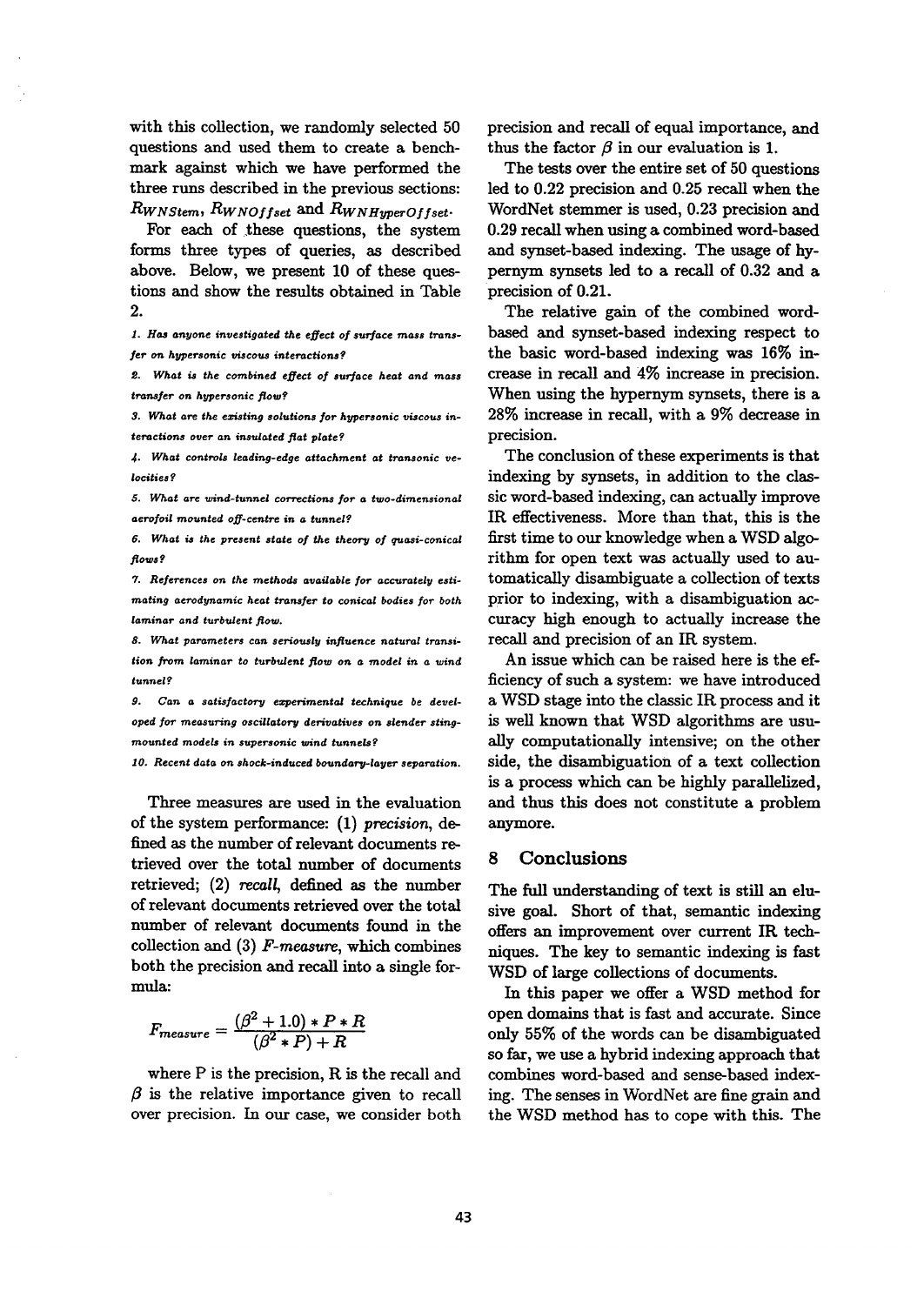|          | Query type |              |           |        |                |           |                       |           |           |  |
|----------|------------|--------------|-----------|--------|----------------|-----------|-----------------------|-----------|-----------|--|
| Question |            | $R_{WNStem}$ |           |        | $R_{WNOffset}$ |           | $R_{WN\,HyperOffset}$ |           |           |  |
| number   | recall     | precision    | f-measure | recall | precision      | f-measure | recall                | precision | f-measure |  |
|          | 0.08       | 0.14         | 0.05      | 0.31   | 0.36           | 0.17      | 0.31                  | 0.24      | 0.14      |  |
| 2        | 0.06       | 0.17         | 0.04      | 0.25   | 0.44           | 0.16      | 0.25                  | 0.31      | 0.14      |  |
| 3        | 0.47       | 0.70         | 0.28      | 0.47   | 0.70           | 0.28      | 0.53                  | 0.67      | 0.30      |  |
| 4        | 0.25       | 0.60         | 0.18      | 0.25   | 0.60           | 0.18      | 0.25                  | 0.60      | 0.18      |  |
| 5        | 0.33       | 0.50         | 0.20      | 1.00   | 0.25           | 0.20      | 1.00                  | 0.19      | 0.16      |  |
| 6        | 0.00       | 0.00         | 0.00      | 0.00   | 0.00           | 0.00      | 0.00                  | 0.00      | 0.00      |  |
|          | 0.17       | 0.17         | 0.09      | 0.17   | 0.17           | 0.09      | 0.17                  | 0.17      | 0.09      |  |
| 8        | 0.20       | 0.11         | 0.07      | 0.20   | 0.11           | 0.07      | 0.20                  | 0.11      | 0.07      |  |
| 9        | 0.67       | 0.50         | 0.29      | 0.67   | 0.50           | 0.29      | 1.00                  | 0.38      | 0.28      |  |
| 10       | 0.29       | 0.07         | 0.06      | 0.29   | 0.07           | 0.06      | 0.29                  | 0.06      | 0.05      |  |
| Avg/50   | 0.25       | 0.22         | 0.09      | 0.29   | 0.23           | 0.11      | 0.32                  | 0.21      | 0.10      |  |

Table 2: Results for 10 questions run against the three indices created on the *Cranlleld* collection. The bottom line shows the results for the entire set of questions.

WSD algorithm presented here is new for the NLP community and proves to be well suited for a task such as semantic indexing.

The continuously increasing amount of information available today requires more and more sophisticated IR techniques, and semantic indexing is one of the new trends when trying to improve IR effectiveness. With semantic indexing, the search may be expanded to other forms of semantically related concepts as done by Woods (Woods, 1997). Finally, semantic indexing can have an impact on the semantic Web technology that is under consideration (Hellman, 1999).

#### References

- J. Ambroziak. 1997. Conceptually assisted Web browsing. *In Sixth International World Wide Web conference,* Santa Clara, CA. full paper available online at  $http://www.scope.gmd.de/$ info/www6/posters/702/guide2.html.
- E. Brill. 1992. A simple rule-based part of speech tagger. In *Proceedings of the 3rd Conference on Applied Natural Language Processing,* Trento, Italy.
- C. Buckley, G. Salton, J. Allan, and A. Singhal. 1994. Automatic query expansion using smart: Trec 3. In *Proceedings of the Text REtrieval Conference (TREC-3)*, pages 69-81.
- C. Fellbaurn. 1998. *WordNet, An Electronic Lexical Database.* The MIT Press.
- J. Gonzalo, F. Verdejo, I. Chugur, and J. Cigarran. 1998. Indexing with WordNet synsets

can improve text retrieval. *In Proceedings of COLING-ACL '98 Workshop on Usage of Word.Net in Natural Language Processing Systems,* Montreal, Canada, August.

- R. HeUman. 1999. A semantic approach adds meaning to the Web. *Computer,* pages 13-16.
- R. Krovetz and W.B. Croft. 1993. Lexical ambiguity and in\_formation retrieval. *A CM Transactions on Information Systems,* 10(2):115--141.
- R. Krovetz. 1997. Homonymy and polysemy in information retrieval. In *Proceedings of the 35th Annual Meeting of the Association for Computational Linguistics (A CL-97},* pages 72-79.
- X.A. Lu and R.B. Keefer. 1994. Query expansion/reduction and its impact on retrieval effectiveness. *In The Text REtrieval Conference (TREC-3),* pages 231-240.
- M.L. Mauldin. 1991. Retrieval performance in FERRET: a conceptual information retrieval system. In Proceedings of the 14th *International A CM-SIGIR Conference on Research and Development in Information Retrieval,* pages 347-355, Chicago, IL, October.
- R. Mihalcea and D.I. Moldovan. 2000. An iterative approach to word sense disambiguation. *In Proceedings of FLAIRS-2000,* pages 219-223, Orlando, FL, May.
- G. Miller, C. Leacock, T. Randee, and R. Bunker. 1993. A semantic concordance. In *Proceedings of the 3rd DARPA Workshop on Human Lan*guage Technology, pages 303-308, Plainsboro, New Jersey.
- D Moldovan and R. Mihalcea. 2000. Using Word-Net and lexical operators to improve Internet searches. *IEEE Internet Computing,* 4(1):34-- 43.